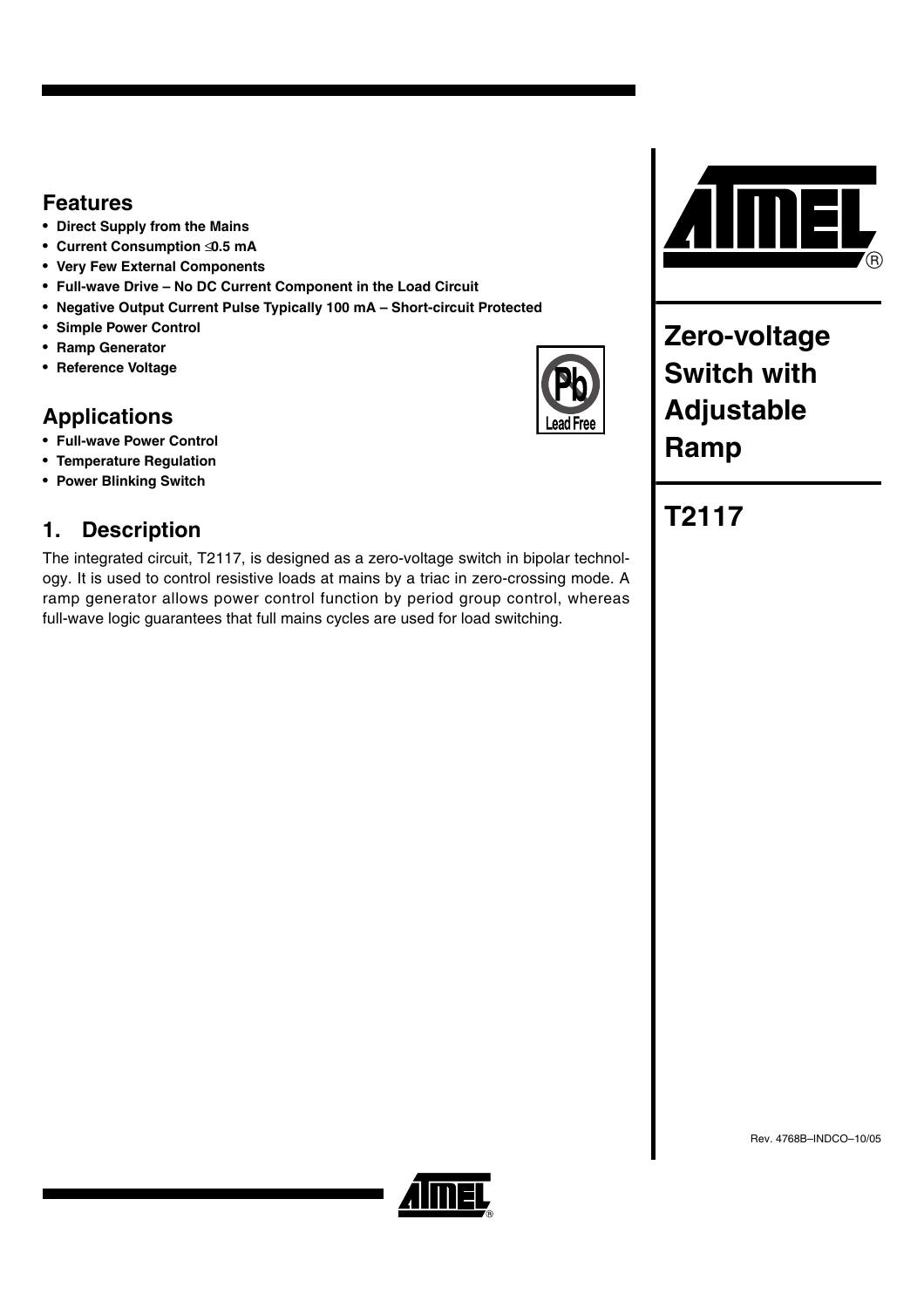

<span id="page-1-0"></span>



# **2. Pin Configuration**

**Figure 2-1.** Pinning DIP8/SO8



| Table 2-1. | <b>Pin Description</b> |
|------------|------------------------|
|------------|------------------------|

| <b>Pin</b>     | Symbol        | <b>Function</b>                |
|----------------|---------------|--------------------------------|
|                | <b>RAMP</b>   | Ramp output                    |
| $\overline{2}$ | <b>CRAMP</b>  | Ramp capacitor                 |
| 3              | <b>POSIN</b>  | Non-inverting comparator input |
| 4              | <b>NEGIN</b>  | Inverting comparator input     |
| 5              | <b>VS</b>     | Supply voltage                 |
| 6              | <b>OUTPUT</b> | Trigger pulse output           |
| 7              | <b>GND</b>    | Ground                         |
| 8              | <b>VSYNC</b>  | Voltage synchronization        |

 **2 T2117**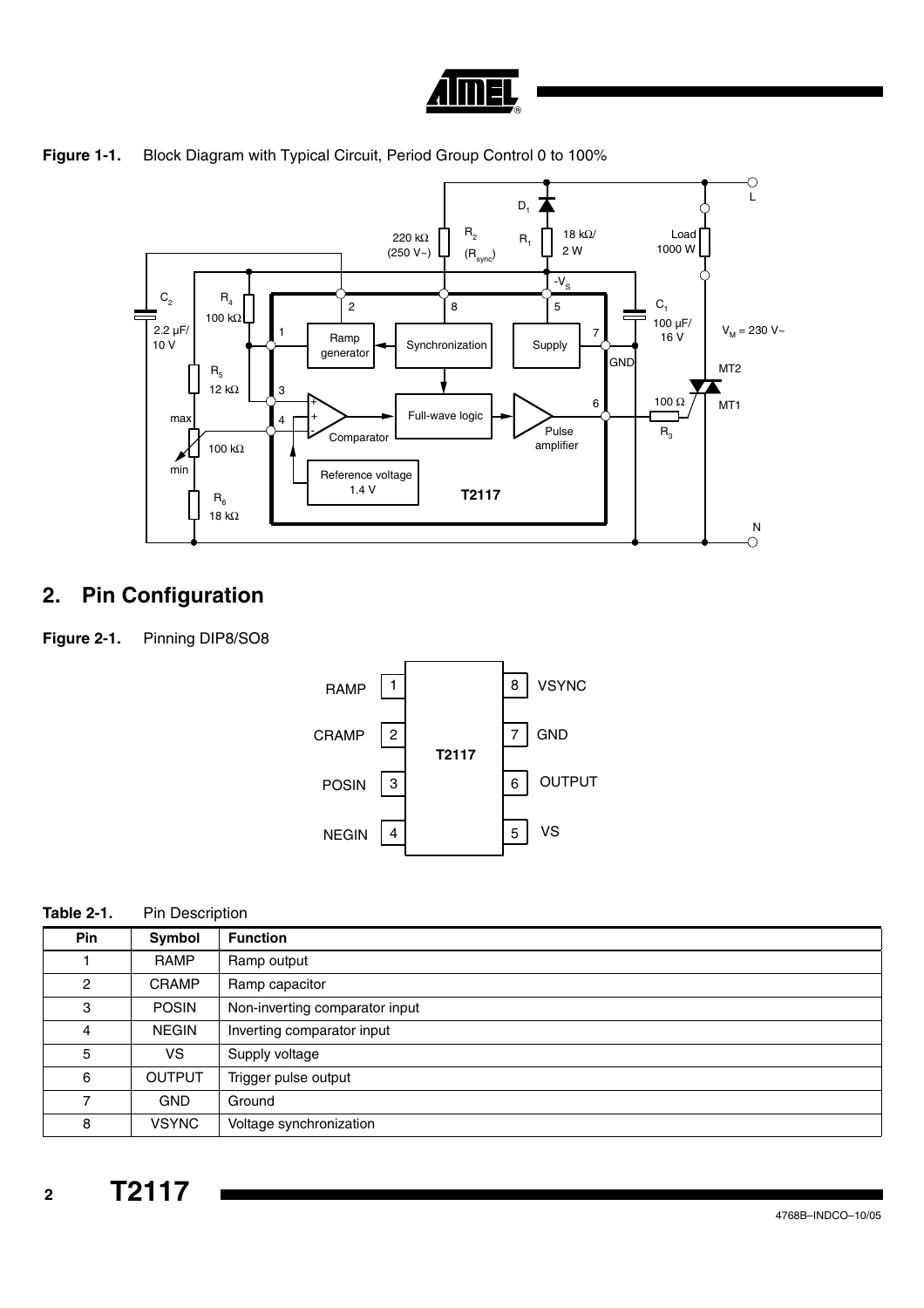## **3. General Description**

The integrated circuit T2117 is a triac controller for zero-crossing mode. It is designed to control power in switching resistive loads of mains supplies.

Information regarding synchronous supply is provided at pin 8 via resistor  $R_{Svn}$ . To avoid a DC load on the mains, the full-wave logic guarantees that complete mains cycles are used for load switching.

A fire pulse is released when the inverting input of the comparator is negative (pin 4) with respect to the non-inverting input (pin 3) and internal reference voltage. A ramp generator with freely selectable duration can be performed by capacitor  $C_2$  at pin 2. The ramp function is used for open-loop control ([Figure 3-2](#page-2-0)), but also for applications with proportional band regulation ([Figure 10-3 on page 10](#page-9-0)). Ramp voltage available at capacitor  $C_2$  is decoupled across the emitter follower at pin 1. To maintain the lamp flicker specification, the ramp duration is adjusted according to the controlling load. One can use internal reference voltage for simple applications. In that case, pin 3 is inactive and connected to pin 7 (GND), see [Figure 10-5 on page 12.](#page-11-0)

**Figure 3-1.** Pin 1 Internal Network



<span id="page-2-0"></span>**Figure 3-2.** Threshold Voltage of the Ramp at  $V_S = -8.8$  V



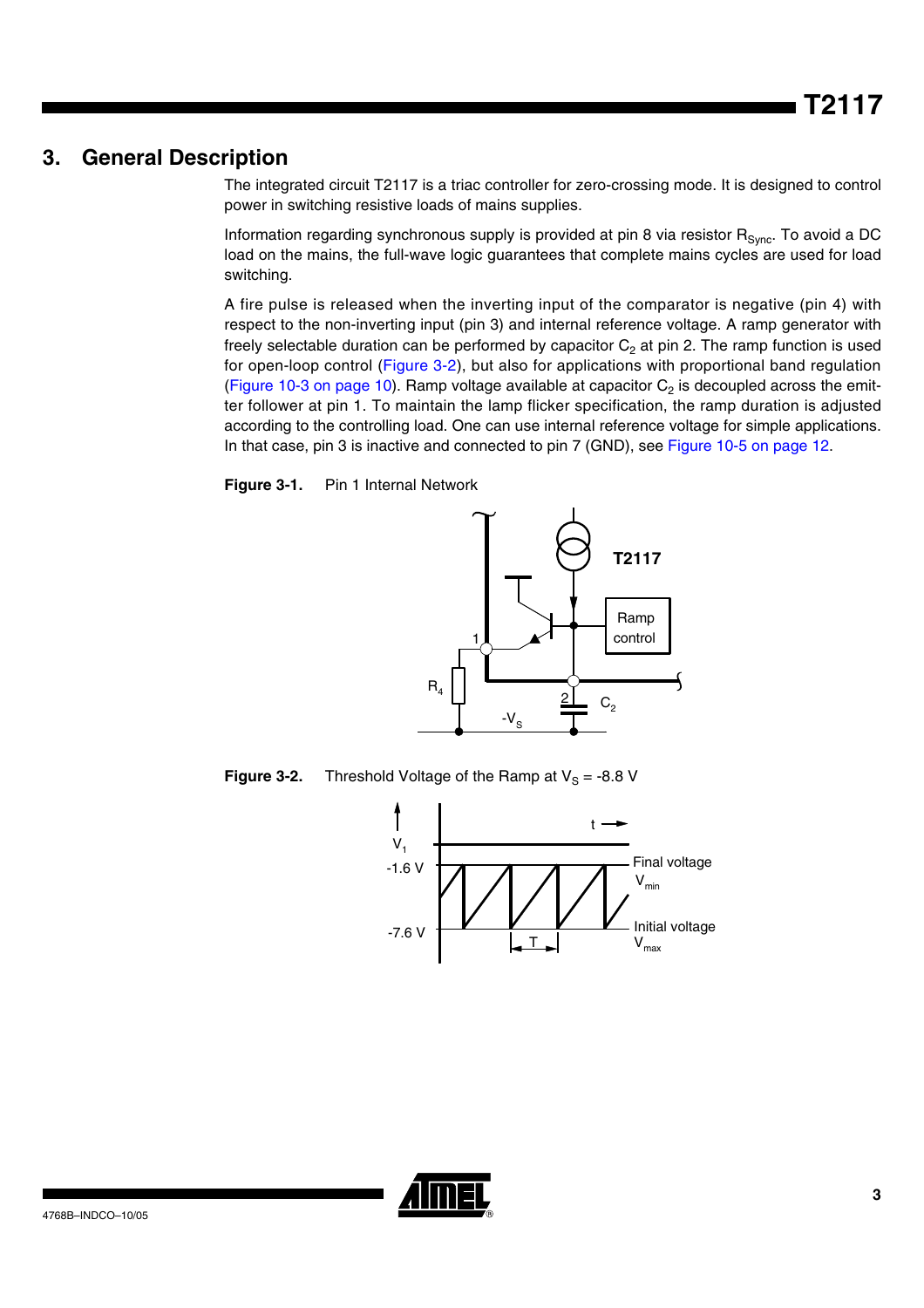

## **4. Triac Firing Current (Pulse)**

This depends on the triac requirement. It can be limited by the gate series resistance which is calculated as follows:

$$
R_{Gmax} \approx \frac{7.5 \text{ V} - V_{Gmax}}{I_{Gmax}} - 36 \text{ }\Omega
$$

$$
I_P = \frac{I_{Gmax}}{T} \times t_p
$$

where:

 $V_G$  = Gate voltage

 $I_{Gmax}$  = Maximum gate current

 $I_p$  = Average gate current

 $t_{p}$  = Firing pulse width

 $T =$  Mains period duration

## **5. Firing Pulse Width t<sub>p</sub>**

This depends on the latching current of the triac and its load current. The firing pulse width is determined by the zero-crossing detection which can be influenced by the synchronous resistance,  $R_{sync}$ , (see [Figure 5-2 on page 5\)](#page-4-0).

$$
t_p = \frac{2}{\omega} \text{ arc. } \sin\left(\frac{I_L \times V_M}{P\sqrt{2}}\right)
$$

where

 $I_L$  = Latching current of the triac

 $V_M$  = Mains supply, effective

 $P =$  Load power

The total current consumption is influenced by the firing pulse width which can be calculated as follows:

$$
R_{sync}=\frac{V_M\sqrt{2}\,sin\left(\omega x\,\frac{t_p}{2}\right)-0.6\;V}{3.5\times10^{-5}A}-49\;k\Omega
$$

 **4**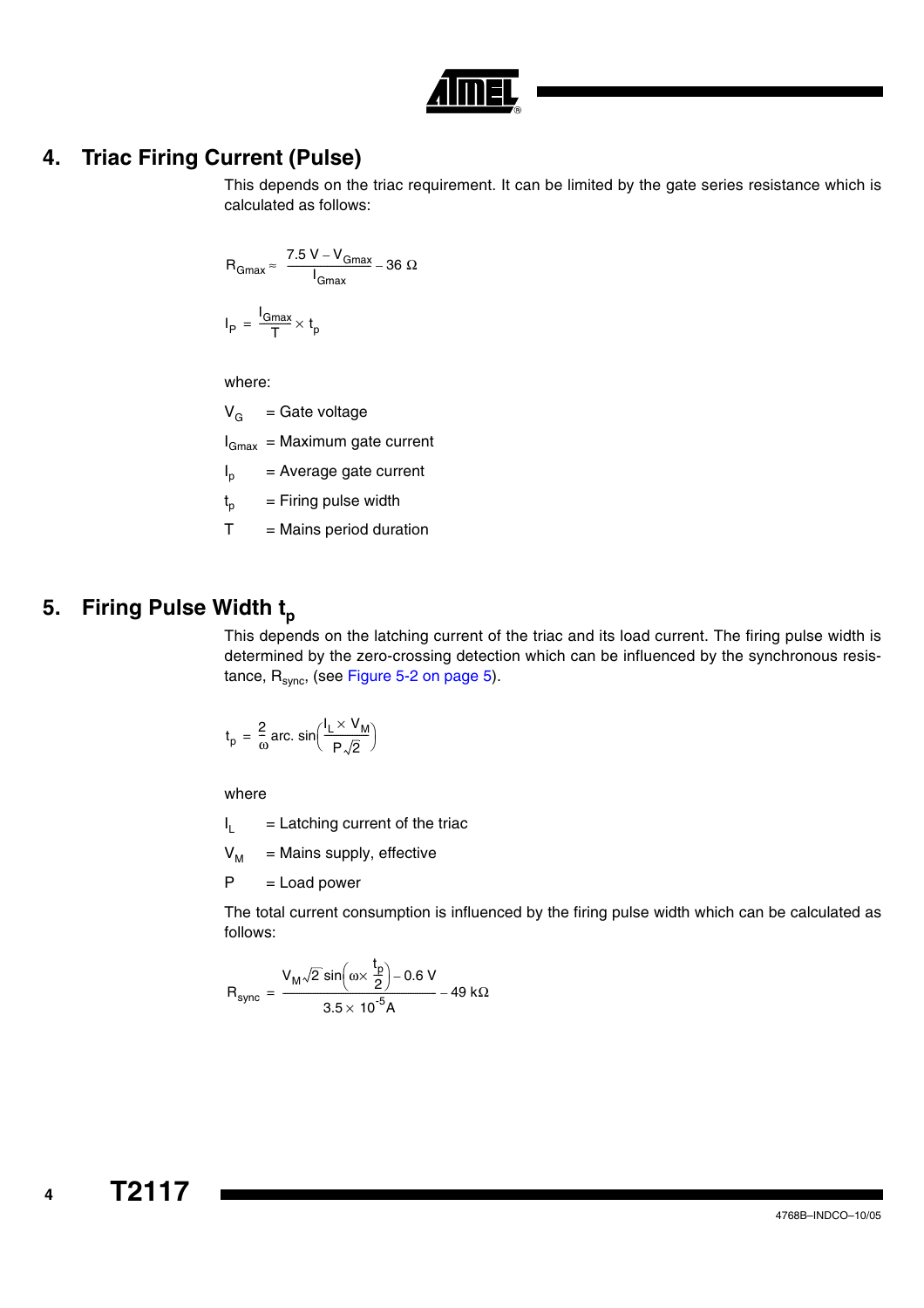**Figure 5-1.** Output Pulse Width



<span id="page-4-0"></span>



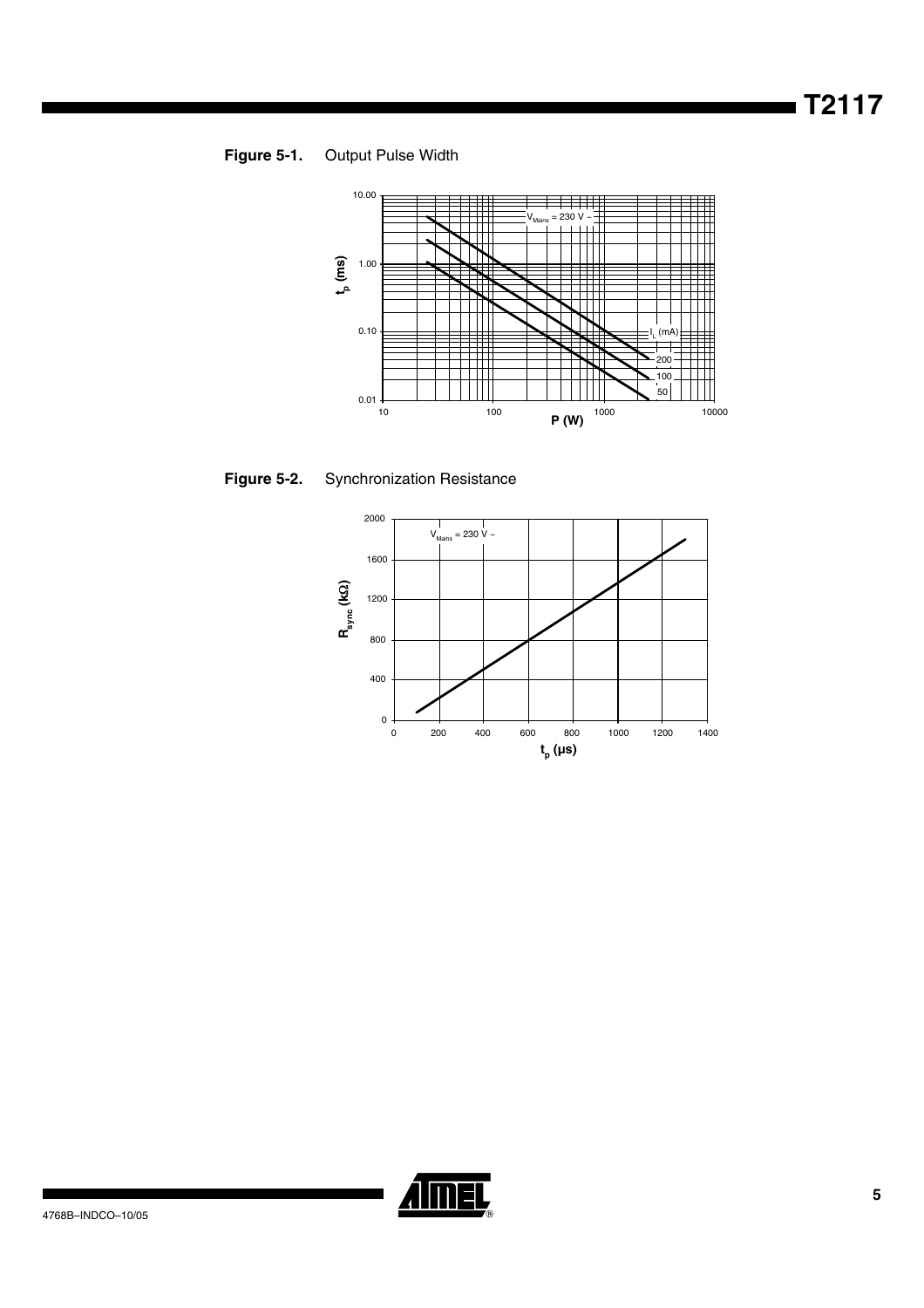

## **6. Supply Voltage**

The T2117 contains a voltage limiting funtion and can be connected with the mains supply via the diode  $D_1$  and the resistor  $R_1$ . The supply voltage between pin 5 and 7 is limited to a typical value of 9.5 V.

The series resistance  $R_1$  can be calculated as follows [\(Figure 6-1 on page 6](#page-5-0) and Figure 6-2 on [page 7](#page-6-0)):

$$
R_{1max} = 0.85 \frac{V_{Mmin} - V_{Smax}}{2 I_{tot}}; P_{(R1)} = \frac{(V_M - V_S)^2}{2 R_1}
$$

 $I_{\text{tot}}$  =  $I_{\text{S}} + I_{\text{P}} + I_{\text{x}}$ 

where

 $V_M$  = Mains voltage

 $V_S$  = Limiting voltage of the IC

 $I_{\text{tot}}$  = Total current consumption

 $I_S$  = Current requirement of the IC (without load)

 $I_x$  = Current requirement of other peripheral components

 $P_{(R1)} =$  Power dissipation at R<sub>1</sub>

<span id="page-5-0"></span>**Figure 6-1.** Maximum Resistance of R<sub>1</sub>



 **6**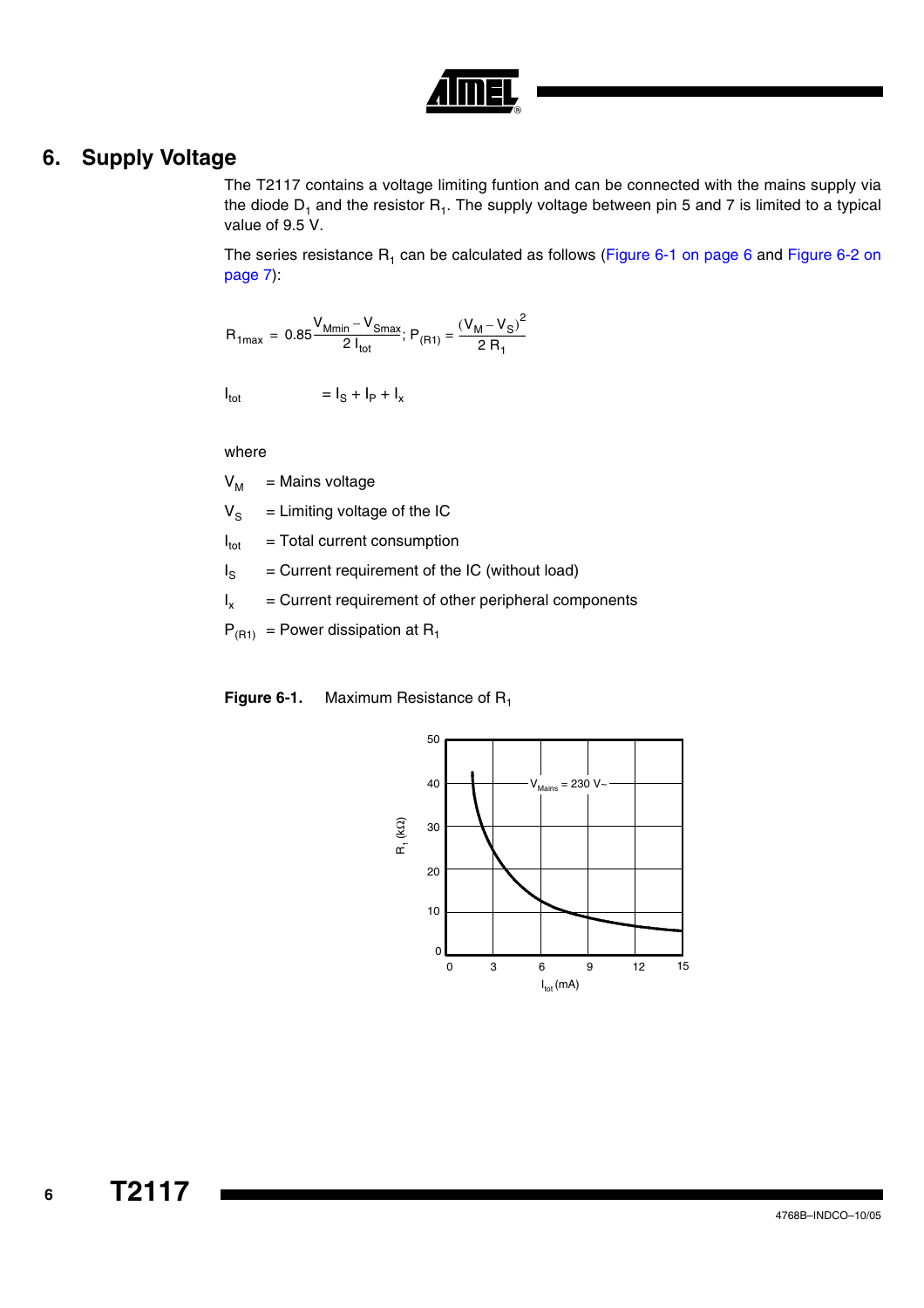<span id="page-6-0"></span>



## **7. Absolute Maximum Ratings**

Stresses beyond those listed under "Absolute Maximum Ratings" may cause permanent damage to the device. This is a stress rating only and functional operation of the device at these or any other conditions beyond those indicated in the operational sections of this specification is not implied. Exposure to absolute maximum rating conditions for extended periods may affect device reliability.

| <b>Parameters</b>                                                          | Pin                  | Symbol                            | <b>Value</b>                                              | <b>Unit</b>  |
|----------------------------------------------------------------------------|----------------------|-----------------------------------|-----------------------------------------------------------|--------------|
| Supply current                                                             | 5                    | -l <sub>s</sub>                   | 30                                                        | mA           |
| Synchrounous current                                                       | 8                    | 'sync                             | 5                                                         | mA           |
| Output current ramp generator                                              |                      | 'o                                | 3                                                         | mA           |
| Input voltages                                                             | 1, 3, 4, 6<br>2<br>8 | -V<br>-V.<br>$\pm V_1$            | $\mathcal{Y}_{\text{S}}$<br>2 to $V_S$<br>$\mathcal{I}.3$ | v            |
| Power dissipation<br>$T_{amb} = 45^{\circ}$ C<br>$T_{amb} = 100^{\circ} C$ |                      | $P_{\text{tot}}$<br>$P_{\rm tot}$ | 400<br>125                                                | mW<br>mW     |
| Junction temperature                                                       |                      |                                   | 125                                                       | $^{\circ}$ C |
| Operating ambient<br>temperature range                                     |                      | $\mathsf{T}_{\mathsf{amb}}$       | 0 to 100                                                  | $^{\circ}$ C |
| Storage temperature range                                                  |                      | $T_{\text{stg}}$                  | $-40$ to $+125$                                           | $^{\circ}$ C |

## **8. Thermal Resistance**

| <b>Parameters</b>     | Svmbol          | Value | Unit |
|-----------------------|-----------------|-------|------|
| Junction ambient SO8  | $R_{thJA}$      | 200   | K/W  |
| Junction ambient DIP8 | □<br>$H_{thJA}$ | 110   | K/W  |

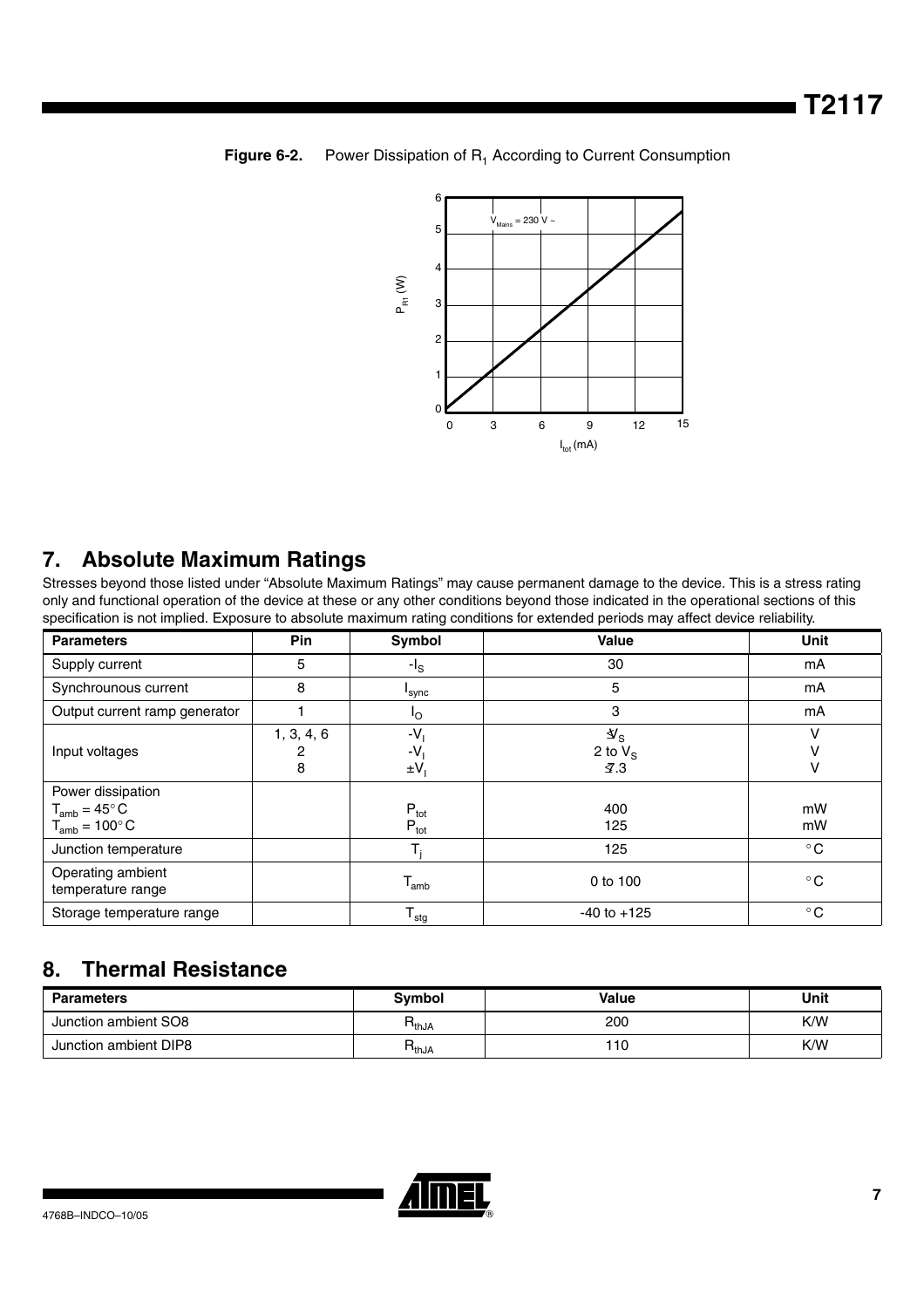|  | a) |
|--|----|

# **9. Electrical Characteristics**

 $-V<sub>S</sub> = 8.8 V$ ,  $T<sub>amb</sub> = 25<sup>°</sup> C$ , reference point pin 7, unless otherwise specified

| <b>Parameters</b>                    | <b>Test Conditions</b>                                                                                | <b>Pin</b>     | Symbol                               | Min.       | Typ.       | Max.         | <b>Unit</b>           |
|--------------------------------------|-------------------------------------------------------------------------------------------------------|----------------|--------------------------------------|------------|------------|--------------|-----------------------|
| Supply-voltage<br>limitation         | $-IS = 1 mA$<br>$-I_S = 10$ mA                                                                        | 5              | $-Vs$<br>$-VS$                       | 9.0<br>9.1 | 9.5<br>9.6 | 10.0<br>10.1 | $\vee$<br>$\mathsf V$ |
| Supply current                       |                                                                                                       | 5              | $-I_{\rm S}$                         |            |            | 500          | μA                    |
| Voltage limitation                   | $I_8 = \pm 1$ mA                                                                                      | 8              | $\pm V_1$                            | 7.7        | 8.2        | 8.7          | $\vee$                |
| Synchronization<br>current           |                                                                                                       | 8              | $\pm I_{sync}$                       | 0.12       |            |              | mA                    |
| Zero detector                        |                                                                                                       | 8              | $\pm I_{sync}$                       |            | 35         |              | μA                    |
| Output pulse width                   | $V_M$ = 230 V ~<br>$\text{R}_{\text{sync}}$ = 220 k $\Omega$<br>$R_{sync} = 470 k\Omega$              | 6<br>6         | $t_{\mathsf{P}}$<br>$t_{\mathsf{P}}$ |            | 260<br>460 |              | μs<br>μs              |
| Output pulse current                 | $V_6 = 0 V$                                                                                           | 6              | $-IO$                                | 100        |            |              | mA                    |
| Comparator                           |                                                                                                       |                |                                      |            |            |              |                       |
| Input offset voltage                 |                                                                                                       | 3, 4           | $\pm V_{10}$                         |            |            | 15           | mV                    |
| Input bias current                   |                                                                                                       | $\overline{4}$ | $I_{IB}$                             |            |            | $\mathbf{1}$ | μA                    |
| Common-mode input<br>voltage         |                                                                                                       | 3, 4           | $-V_{IC}$                            | 1          |            | $(V_S - 1)$  | $\vee$                |
| Threshold internal<br>reference      | $V_3 = 0 V$                                                                                           | $\overline{4}$ | $-V_{\rm Ref}$                       |            | 1.4        |              | $\mathsf V$           |
| Ramp Generator, Figure 1-1 on page 2 |                                                                                                       |                |                                      |            |            |              |                       |
| Period                               | $-IS = 1 mA$<br>$I_{sync} = 1 mA$<br>$C_1 = 100 \mu F$<br>$C_2 = 2.2 \mu F$<br>$R_4$ = 100 k $\Omega$ | 1              | T                                    |            | 1.5        |              | s                     |
| Final voltage                        |                                                                                                       | 1              | $-V_1$                               | 1.2        | 1.6        | 2.0          | $\vee$                |
| Initial voltage                      |                                                                                                       | $\mathbf{1}$   | $-V_1$                               | 7.2        | 7.6        | 8.0          | $\vee$                |
| Charge current                       | $V_2 = -V_{\rm S}$ , $I_{\rm B} = -1$ mA                                                              | $\overline{c}$ | $-I2$                                | 14         | 20         | 26           | μA                    |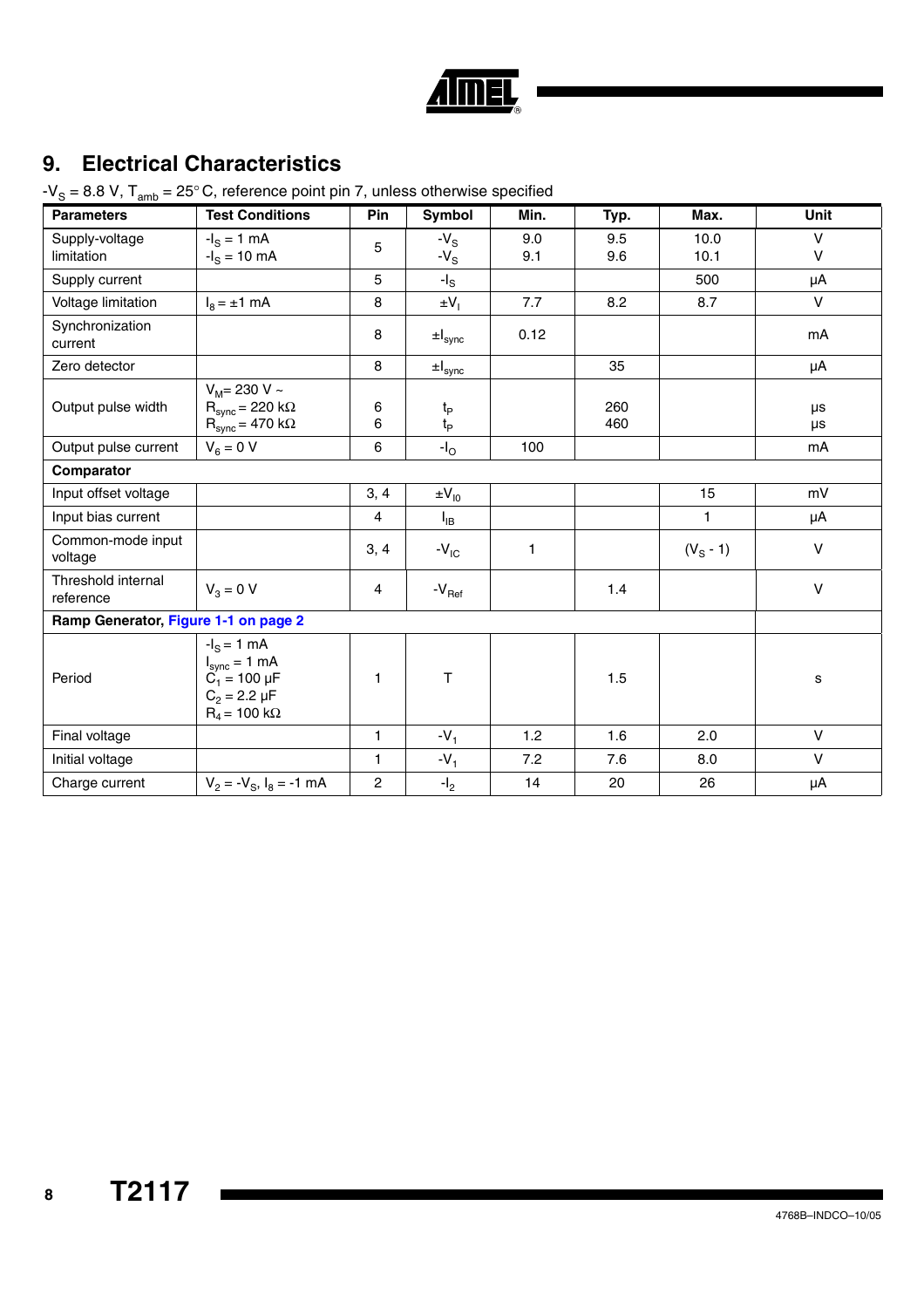# **10. Applications**



Figure 10-1. Power Blinking Switch with f ≈ 2.7 Hz, Duty Cycle 1:1, Power Range 0.5 to 2.2 kW

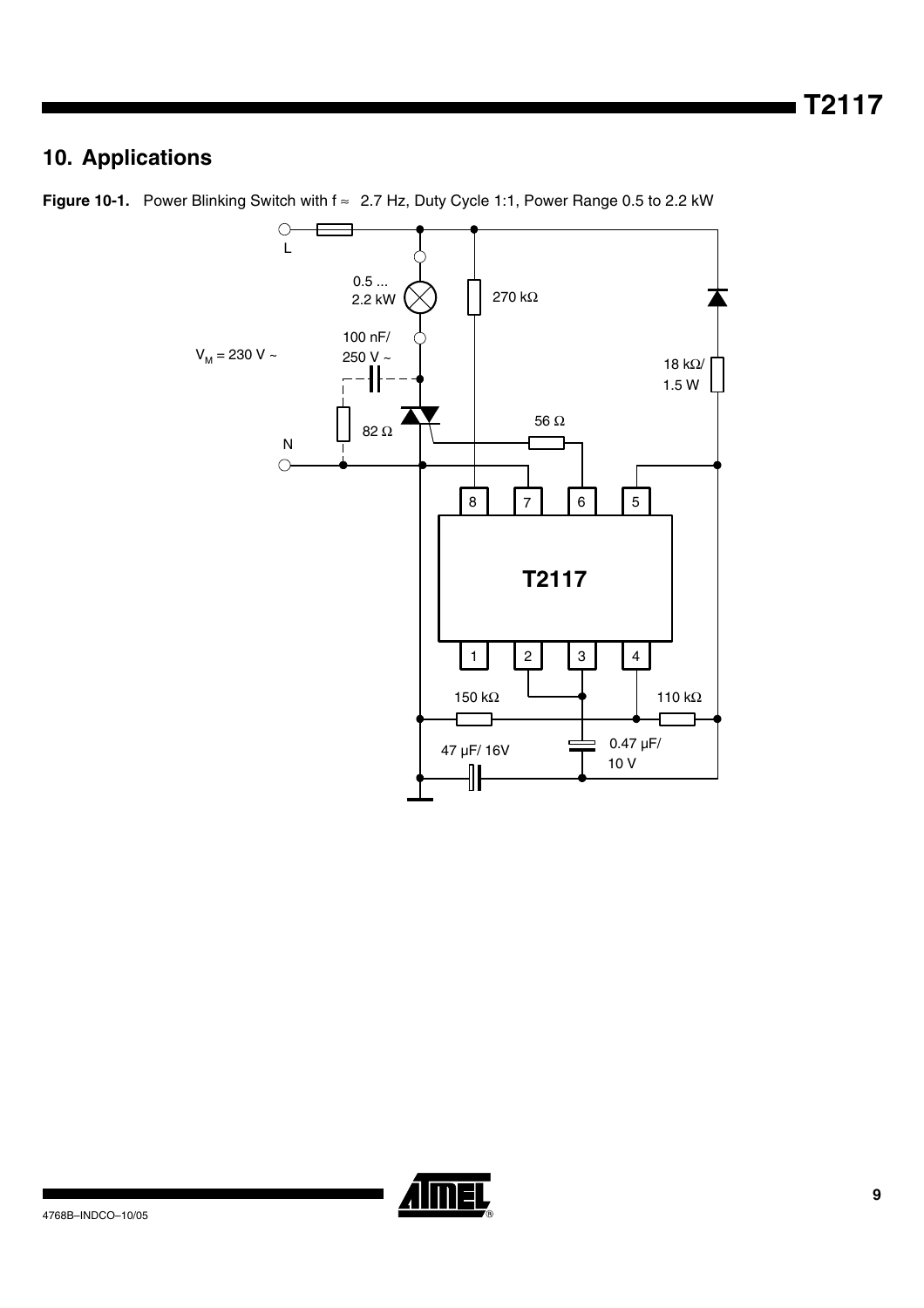

**Figure 10-2.** Power Switch



<span id="page-9-0"></span>**Figure 10-3.** Temperature Control 15° C to 35° C with Sensor Monitoring



 $R_{(25)}$  = 100 kΩ/B = 3988 -->  $R_{(15)}$  = 159 kΩ,  $R_{(35)}$  = 64.5 kΩ,  $R_{5}^{(1)}$  determines the proportional range.

 **10 T2117**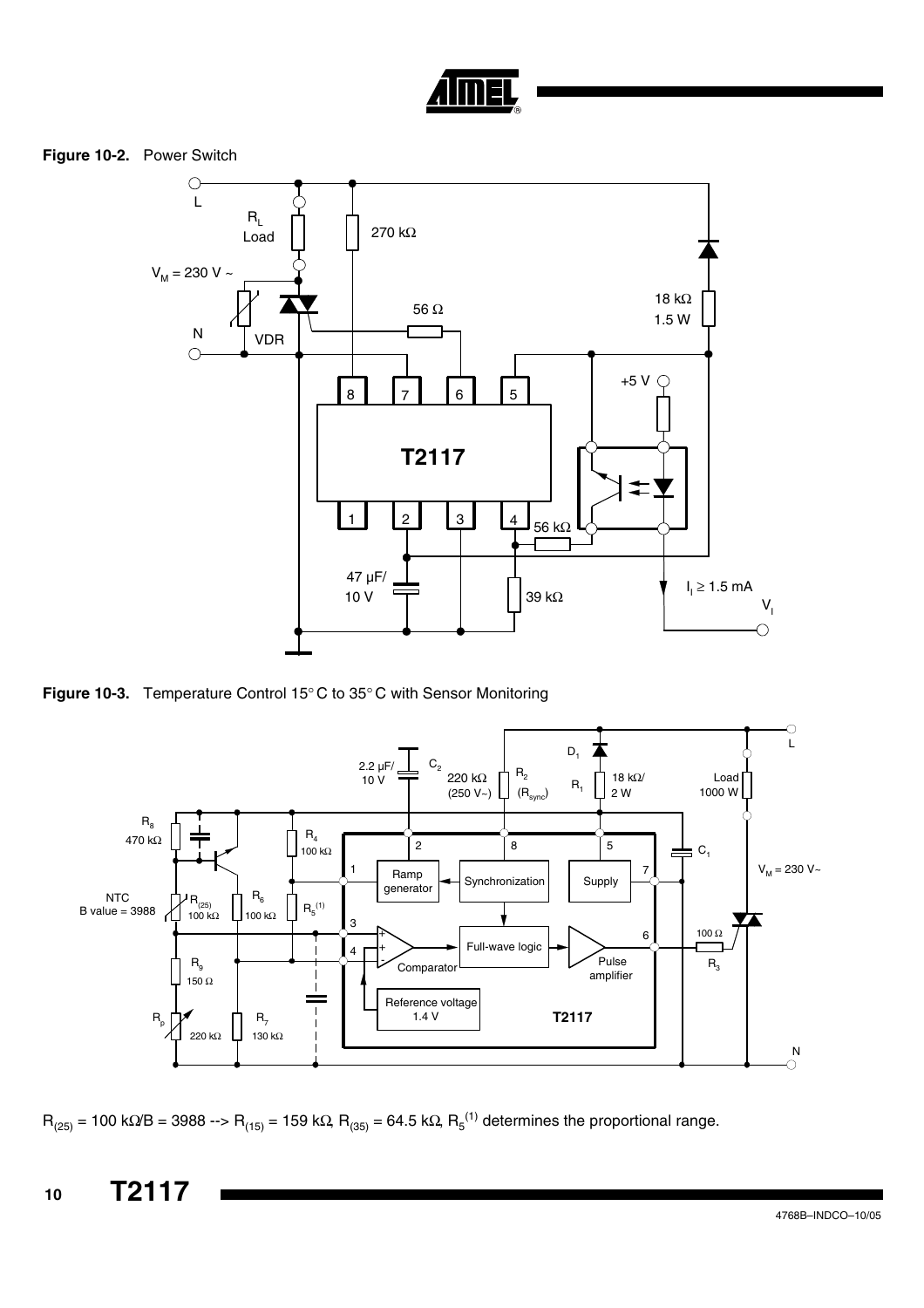

**Figure 10-4.** Room Temperature Control with Definite Reduction (Remote Control) for a Temperature Range of 5 to 30°C

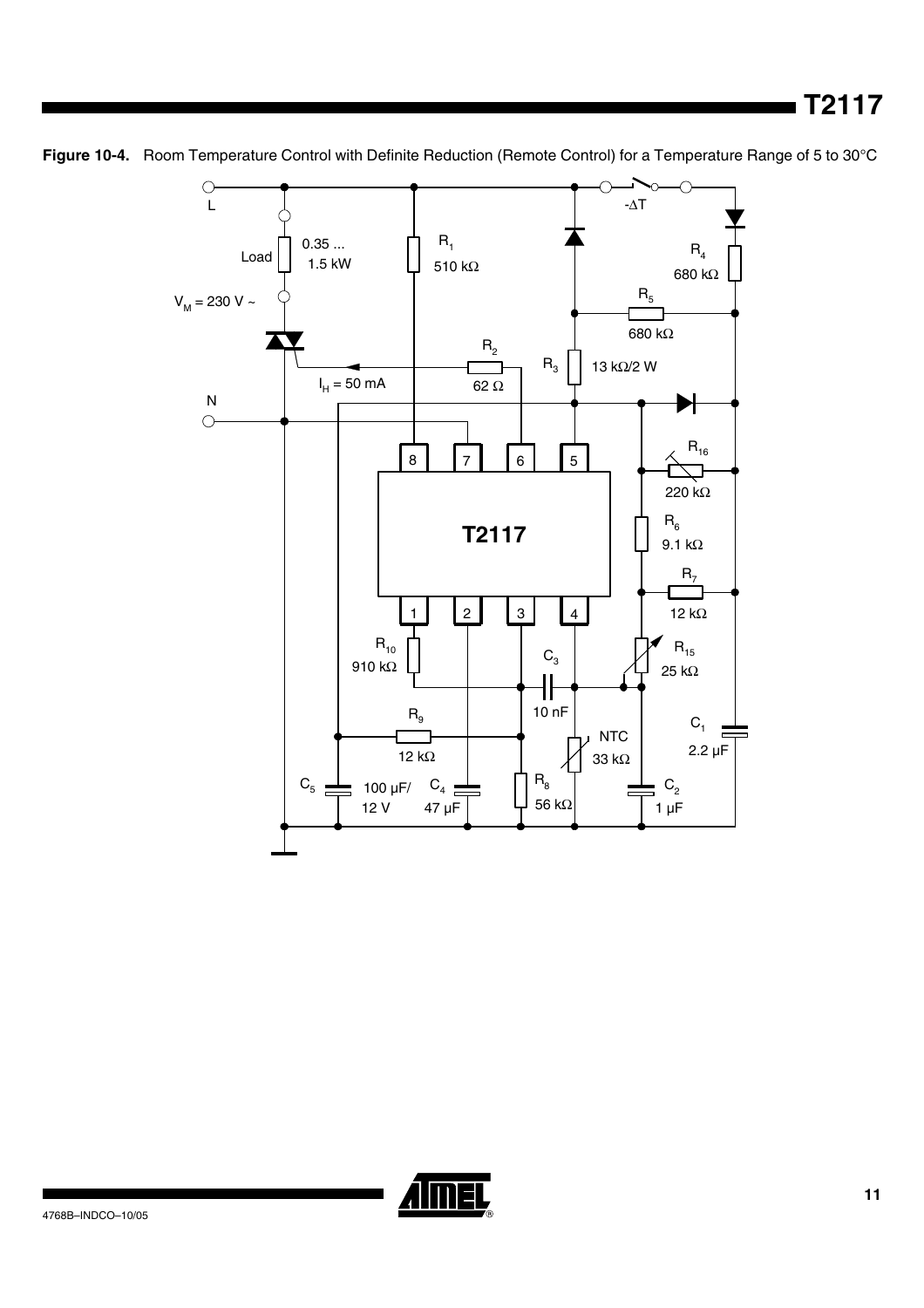



<span id="page-11-0"></span>**Figure 10-5.** Two-point Temperature Control for a Temperature Range of 15° C to 30° C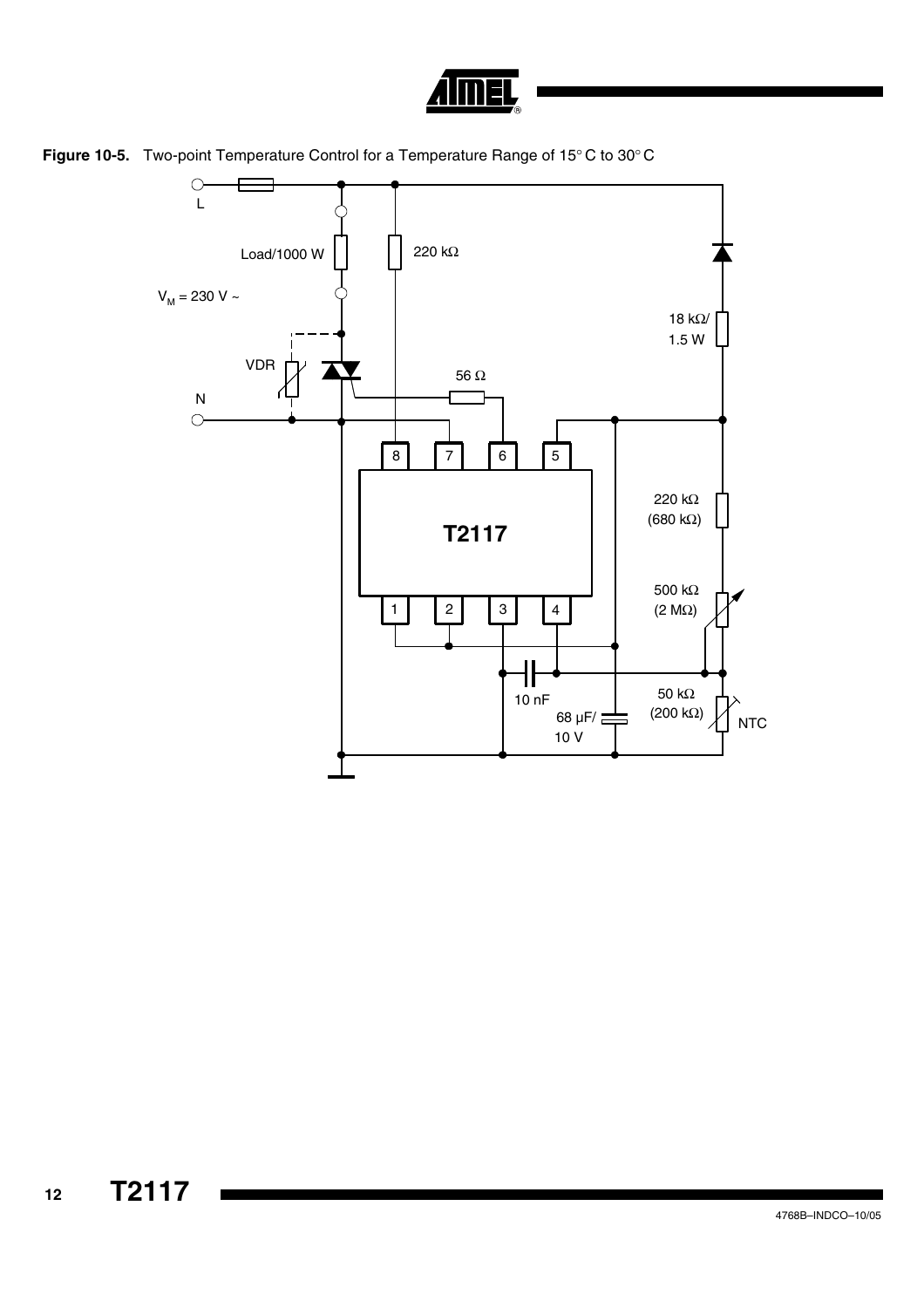

Figure 10-6. Two-point Temperature Control for a Temperature of 18°C to 32°C and a Hysteresis of ±0.5°C at 25°C

# **11. Ordering Information**

| <b>Extended Type Number</b> | Package          | Remarks                   |
|-----------------------------|------------------|---------------------------|
| T2117-3ASY                  | DIP <sub>8</sub> | Tube, Pb-free             |
| <b>T2117-TASY</b>           | SO <sub>8</sub>  | Tube, Pb-free             |
| <b>T2117-TAQY</b>           | SO <sub>8</sub>  | Taped and reeled, Pb-free |

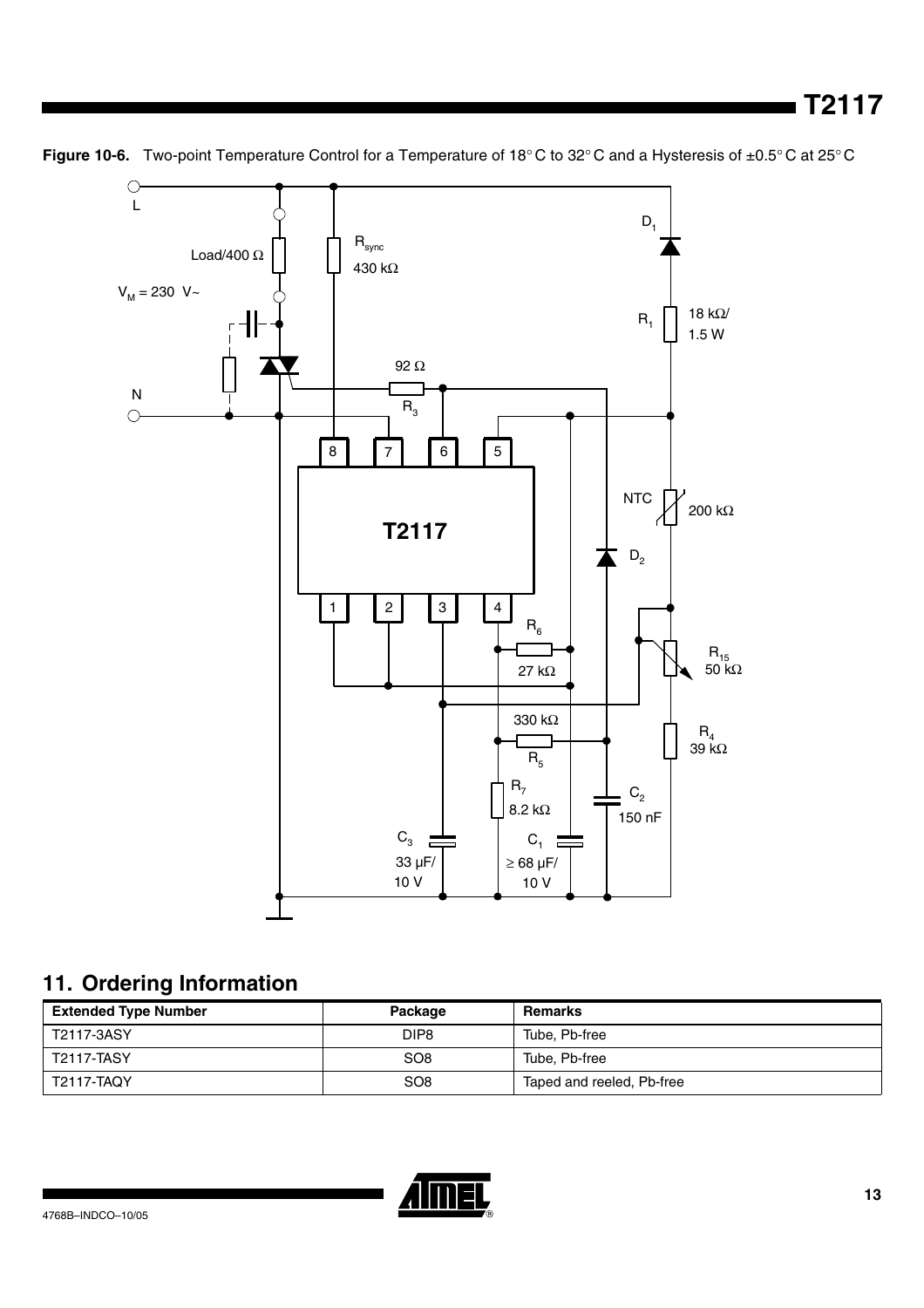

# **12. Package Information**

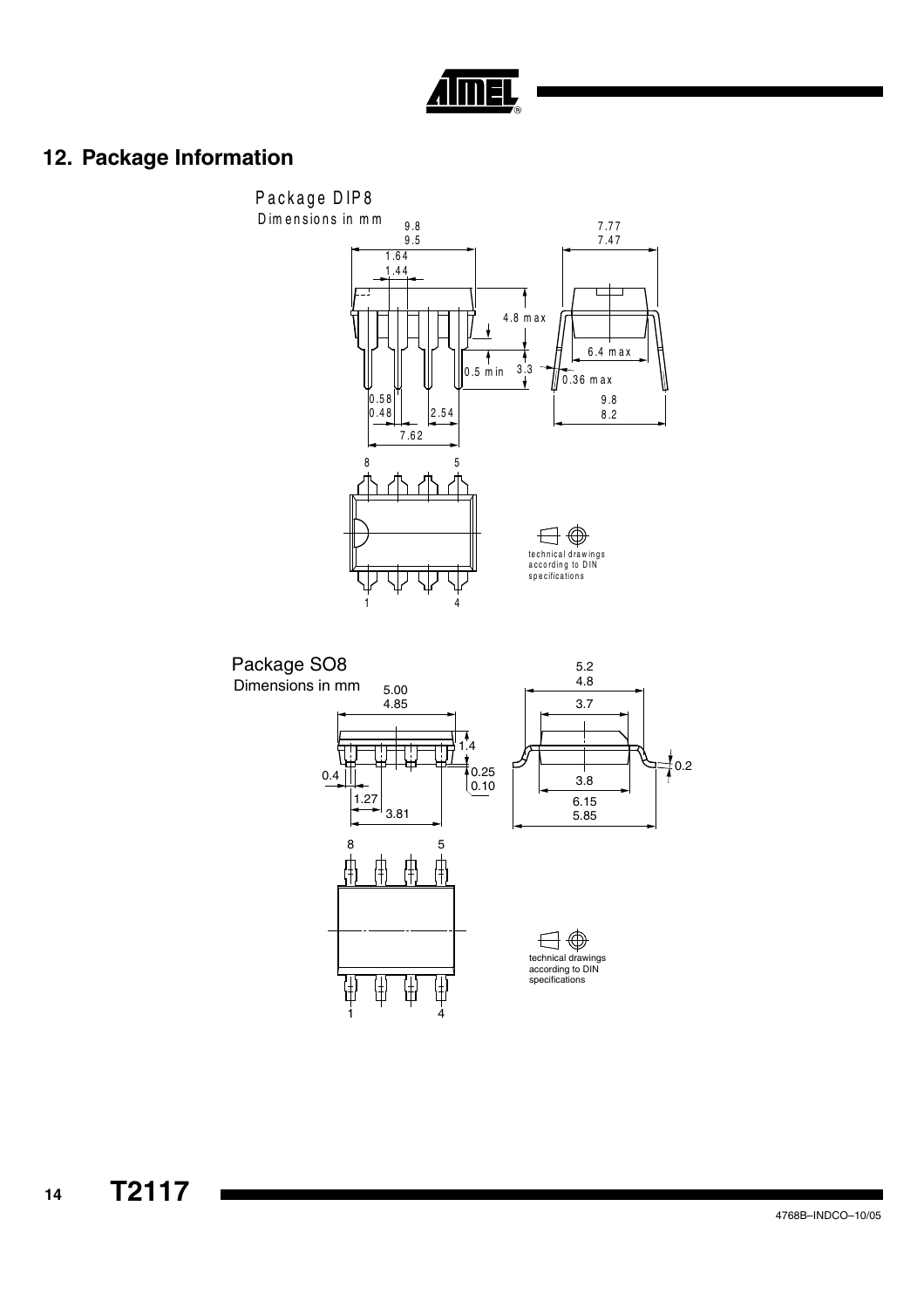# **13. Revision History**

Please note that the following page numbers referred to in this section refer to the specific revision mentioned, not to this document.

| <b>Revision No.</b> | <b>History</b>                          |
|---------------------|-----------------------------------------|
| 4768B-INDCO-08/05   | • Put datasheet in a new template       |
|                     | • First page: Pb-free logo added        |
|                     | • Page 13: Ordering Information changed |